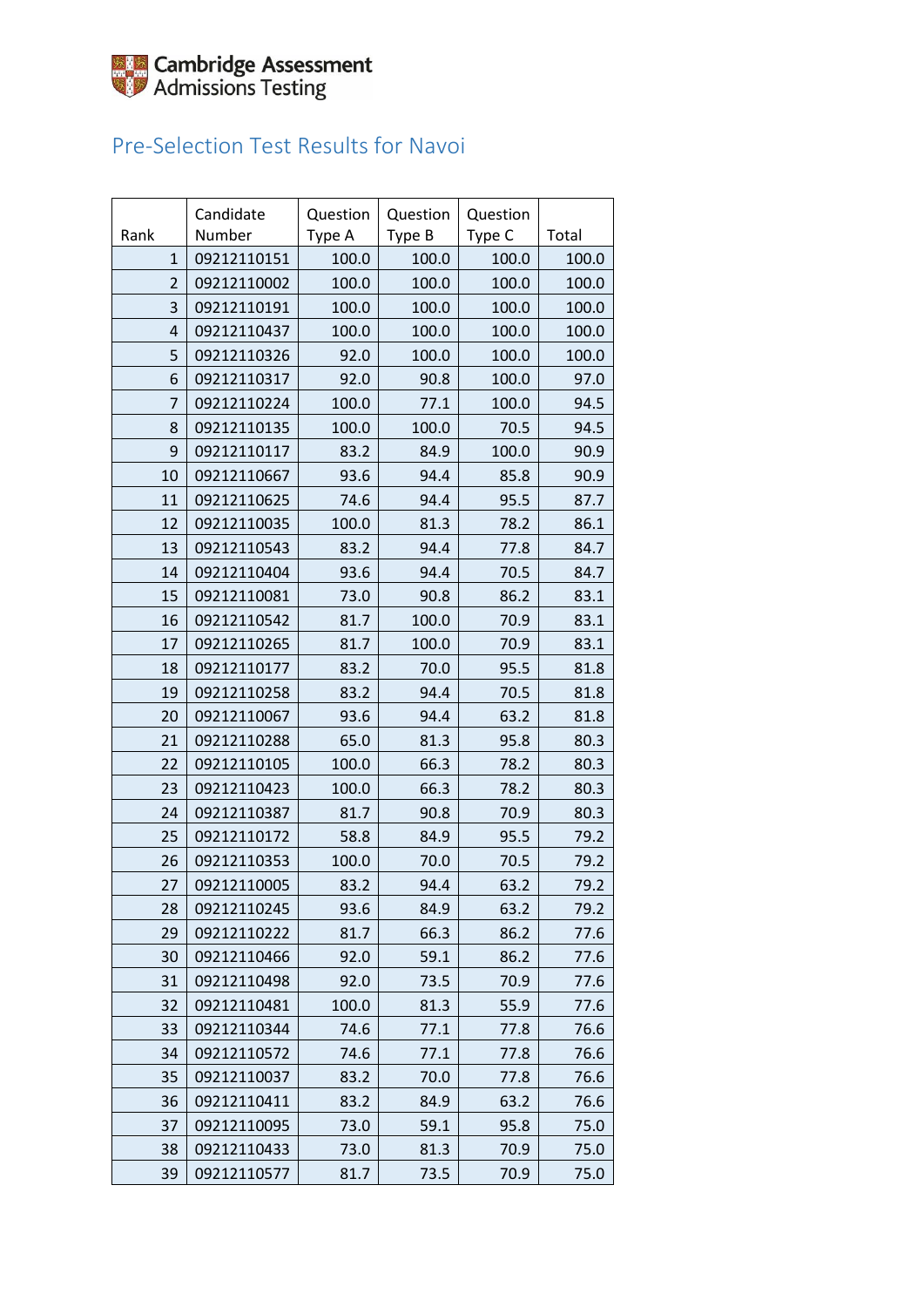

|      | Candidate   | Question | Question | Question |       |
|------|-------------|----------|----------|----------|-------|
| Rank | Number      | Type A   | Type B   | Type C   | Total |
| 40   | 09212110530 | 81.7     | 73.5     | 70.9     | 75.0  |
| 41   | 09212110012 | 92.0     | 66.3     | 70.9     | 75.0  |
| 42   | 09212110564 | 92.0     | 90.8     | 46.4     | 75.0  |
| 43   | 09212110605 | 83.2     | 70.0     | 70.5     | 74.0  |
| 44   | 09212110141 | 83.2     | 70.0     | 70.5     | 74.0  |
| 45   | 09212110451 | 83.2     | 70.0     | 70.5     | 74.0  |
| 46   | 09212110428 | 92.0     | 51.3     | 78.2     | 72.5  |
| 47   | 09212110522 | 81.7     | 66.3     | 70.9     | 72.5  |
| 48   | 09212110407 | 81.7     | 66.3     | 70.9     | 72.5  |
| 49   | 09212110146 | 81.7     | 66.3     | 70.9     | 72.5  |
| 50   | 09212110298 | 73.0     | 81.3     | 63.7     | 72.5  |
| 51   | 09212110022 | 73.0     | 90.8     | 55.9     | 72.5  |
| 52   | 09212110303 | 100.0    | 66.3     | 55.9     | 72.5  |
| 53   | 09212110655 | 58.8     | 70.0     | 85.8     | 71.6  |
| 54   | 09212110132 | 66.7     | 62.8     | 85.8     | 71.6  |
| 55   | 09212110090 | 83.2     | 70.0     | 63.2     | 71.6  |
| 56   | 09212110231 | 83.2     | 84.9     | 45.9     | 71.6  |
| 57   | 09212110322 | 93.6     | 77.1     | 45.9     | 71.6  |
| 58   | 09212110305 | 93.6     | 84.9     | 31.8     | 71.6  |
| 59   | 09212110492 | 73.0     | 59.1     | 78.2     | 70.0  |
| 60   | 09212110571 | 56.9     | 81.3     | 70.9     | 70.0  |
| 61   | 09212110368 | 92.0     | 51.3     | 70.9     | 70.0  |
| 62   | 09212110670 | 65.0     | 81.3     | 63.7     | 70.0  |
| 63   | 09212110446 | 73.0     | 73.5     | 63.7     | 70.0  |
| 64   | 09212110339 | 73.0     | 73.5     | 63.7     | 70.0  |
| 65   | 09212110195 | 81.7     | 66.3     | 63.7     | 70.0  |
| 66   | 09212110046 | 73.0     | 81.3     | 55.9     | 70.0  |
| 67   | 09212110602 | 81.7     | 73.5     | 55.9     | 70.0  |
| 68   | 09212110410 | 81.7     | 73.5     | 55.9     | 70.0  |
| 69   | 09212110071 | 74.6     | 62.8     | 70.5     | 69.1  |
| 70   | 09212110628 | 74.6     | 70.0     | 63.2     | 69.1  |
| 71   | 09212110559 | 83.2     | 62.8     | 63.2     | 69.1  |
| 72   | 09212110267 | 83.2     | 62.8     | 63.2     | 69.1  |
| 73   | 09212110229 | 74.6     | 77.1     | 55.4     | 69.1  |
| 74   | 09212110315 | 74.6     | 77.1     | 55.4     | 69.1  |
| 75   | 09212110244 | 83.2     | 70.0     | 55.4     | 69.1  |
| 76   | 09212110504 | 93.6     | 77.1     | 31.8     | 69.1  |
| 77   | 09212110025 | 73.0     | 51.3     | 78.2     | 67.5  |
| 78   | 09212110664 | 65.0     | 66.3     | 70.9     | 67.5  |
| 79   | 09212110614 | 56.9     | 81.3     | 63.7     | 67.5  |
| 80   | 09212110472 | 73.0     | 66.3     | 63.7     | 67.5  |
| 81   | 09212110551 | 56.9     | 90.8     | 55.9     | 67.5  |
| 82   | 09212110633 | 81.7     | 66.3     | 55.9     | 67.5  |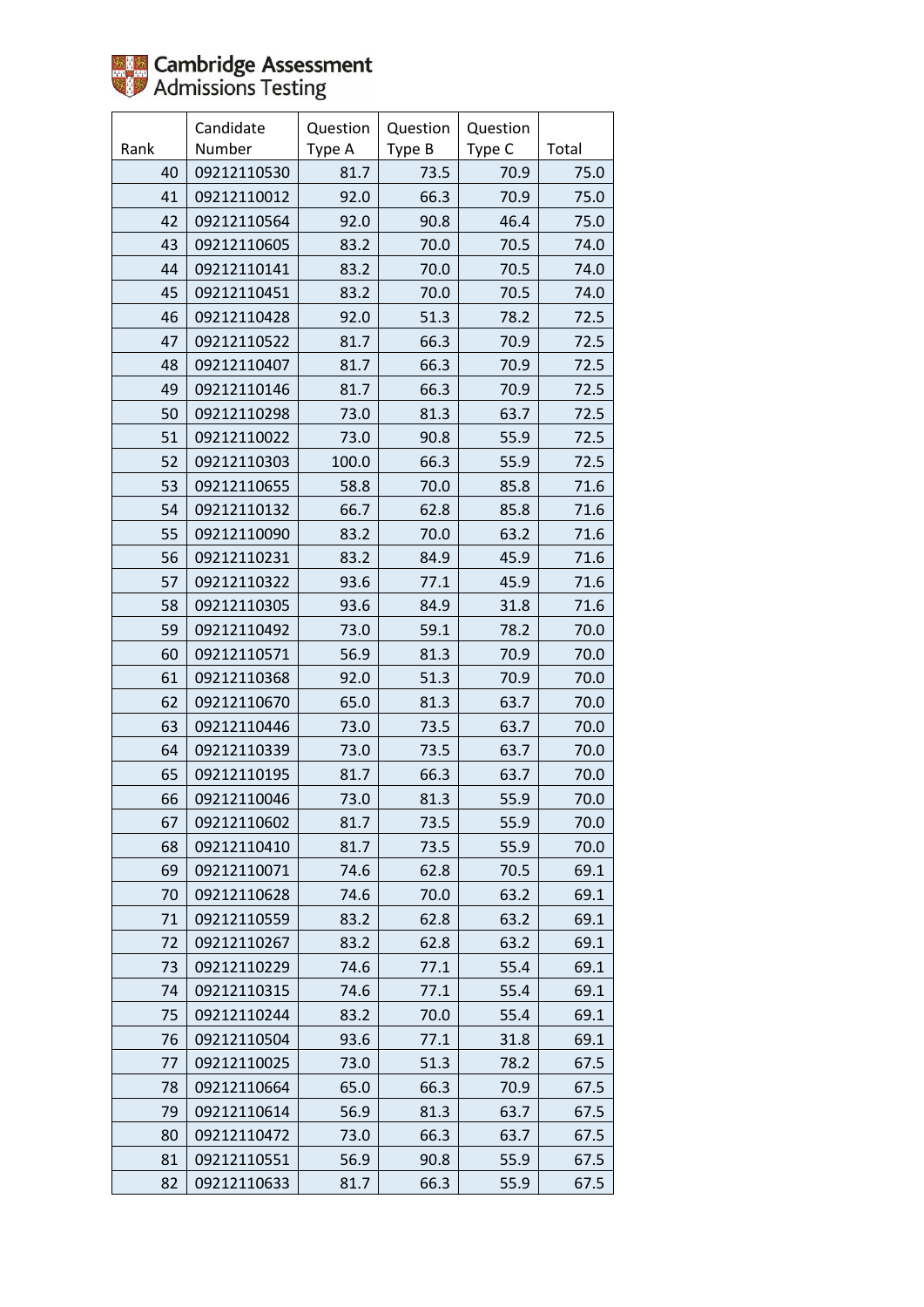

|      | Candidate   | Question | Question | Question |       |
|------|-------------|----------|----------|----------|-------|
| Rank | Number      | Type A   | Type B   | Type C   | Total |
| 83   | 09212110047 | 81.7     | 66.3     | 55.9     | 67.5  |
| 84   | 09212110426 | 58.8     | 62.8     | 77.8     | 66.7  |
| 85   | 09212110053 | 58.8     | 70.0     | 70.5     | 66.7  |
| 86   | 09212110262 | 58.8     | 70.0     | 70.5     | 66.7  |
| 87   | 09212110310 | 50.3     | 84.9     | 63.2     | 66.7  |
| 88   | 09212110017 | 66.7     | 70.0     | 63.2     | 66.7  |
| 89   | 09212110550 | 74.6     | 62.8     | 63.2     | 66.7  |
| 90   | 09212110234 | 74.6     | 62.8     | 63.2     | 66.7  |
| 91   | 09212110432 | 83.2     | 55.0     | 63.2     | 66.7  |
| 92   | 09212110162 | 66.7     | 77.1     | 55.4     | 66.7  |
| 93   | 09212110413 | 74.6     | 70.0     | 55.4     | 66.7  |
| 94   | 09212110285 | 74.6     | 70.0     | 55.4     | 66.7  |
| 95   | 09212110166 | 74.6     | 70.0     | 55.4     | 66.7  |
| 96   | 09212110535 | 83.2     | 62.8     | 55.4     | 66.7  |
| 97   | 09212110008 | 83.2     | 62.8     | 55.4     | 66.7  |
| 98   | 09212110270 | 65.0     | 59.1     | 70.9     | 65.0  |
| 99   | 09212110276 | 65.0     | 66.3     | 63.7     | 65.0  |
| 100  | 09212110639 | 73.0     | 59.1     | 63.7     | 65.0  |
| 101  | 09212110070 | 81.7     | 51.3     | 63.7     | 65.0  |
| 102  | 09212110130 | 65.0     | 73.5     | 55.9     | 65.0  |
| 103  | 09212110040 | 73.0     | 66.3     | 55.9     | 65.0  |
| 104  | 09212110272 | 81.7     | 59.1     | 55.9     | 65.0  |
| 105  | 09212110349 | 81.7     | 59.1     | 55.9     | 65.0  |
| 106  | 09212110640 | 73.0     | 73.5     | 46.4     | 65.0  |
| 107  | 09212110644 | 73.0     | 73.5     | 46.4     | 65.0  |
| 108  | 09212110054 | 73.0     | 73.5     | 46.4     | 65.0  |
| 109  | 09212110309 | 73.0     | 81.3     | 32.2     | 65.0  |
| 110  | 09212110507 | 58.8     | 62.8     | 70.5     | 64.2  |
| 111  | 09212110630 | 66.7     | 55.0     | 70.5     | 64.2  |
| 112  | 09212110364 | 58.8     | 70.0     | 63.2     | 64.2  |
| 113  | 09212110501 | 58.8     | 70.0     | 63.2     | 64.2  |
| 114  | 09212110010 | 66.7     | 62.8     | 63.2     | 64.2  |
| 115  | 09212110463 | 58.8     | 77.1     | 55.4     | 64.2  |
| 116  | 09212110342 | 66.7     | 70.0     | 55.4     | 64.2  |
| 117  | 09212110284 | 66.7     | 70.0     | 55.4     | 64.2  |
| 118  | 09212110016 | 74.6     | 62.8     | 55.4     | 64.2  |
| 119  | 09212110152 | 58.8     | 84.9     | 45.9     | 64.2  |
| 120  | 09212110211 | 66.7     | 77.1     | 45.9     | 64.2  |
| 121  | 09212110313 | 74.6     | 77.1     | 31.8     | 64.2  |
| 122  | 09212110403 | 74.6     | 77.1     | 31.8     | 64.2  |
| 123  | 09212110613 | 36.9     | 73.5     | 70.9     | 62.5  |
| 124  | 09212110218 | 65.0     | 66.3     | 55.9     | 62.5  |
| 125  | 09212110414 | 65.0     | 66.3     | 55.9     | 62.5  |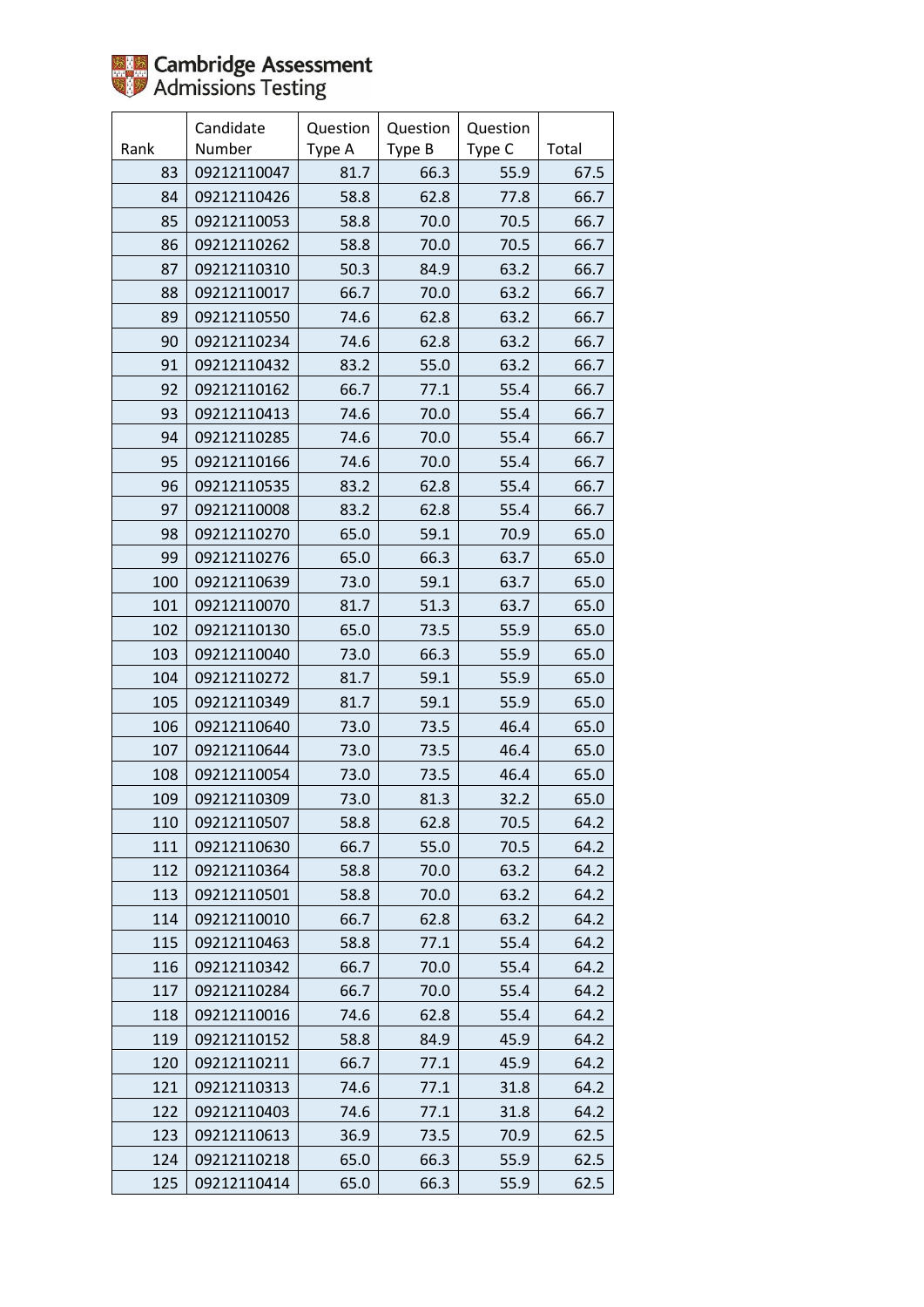

|      | Candidate   | Question | Question | Question |       |
|------|-------------|----------|----------|----------|-------|
| Rank | Number      | Type A   | Type B   | Type C   | Total |
| 126  | 09212110238 | 73.0     | 59.1     | 55.9     | 62.5  |
| 127  | 09212110470 | 81.7     | 51.3     | 55.9     | 62.5  |
| 128  | 09212110140 | 65.0     | 73.5     | 46.4     | 62.5  |
| 129  | 09212110092 | 73.0     | 66.3     | 46.4     | 62.5  |
| 130  | 09212110581 | 40.2     | 70.0     | 70.5     | 61.7  |
| 131  | 09212110647 | 58.8     | 62.8     | 63.2     | 61.7  |
| 132  | 09212110108 | 58.8     | 62.8     | 63.2     | 61.7  |
| 133  | 09212110320 | 58.8     | 62.8     | 63.2     | 61.7  |
| 134  | 09212110192 | 66.7     | 55.0     | 63.2     | 61.7  |
| 135  | 09212110063 | 66.7     | 55.0     | 63.2     | 61.7  |
| 136  | 09212110203 | 74.6     | 45.6     | 63.2     | 61.7  |
| 137  | 09212110252 | 74.6     | 45.6     | 63.2     | 61.7  |
| 138  | 09212110243 | 83.2     | 31.5     | 63.2     | 61.7  |
| 139  | 09212110549 | 50.3     | 77.1     | 55.4     | 61.7  |
| 140  | 09212110494 | 58.8     | 70.0     | 55.4     | 61.7  |
| 141  | 09212110445 | 58.8     | 70.0     | 55.4     | 61.7  |
| 142  | 09212110280 | 58.8     | 70.0     | 55.4     | 61.7  |
| 143  | 09212110523 | 58.8     | 70.0     | 55.4     | 61.7  |
| 144  | 09212110538 | 66.7     | 62.8     | 55.4     | 61.7  |
| 145  | 09212110335 | 66.7     | 62.8     | 55.4     | 61.7  |
| 146  | 09212110588 | 74.6     | 55.0     | 55.4     | 61.7  |
| 147  | 09212110257 | 74.6     | 55.0     | 55.4     | 61.7  |
| 148  | 09212110019 | 74.6     | 55.0     | 55.4     | 61.7  |
| 149  | 09212110042 | 74.6     | 55.0     | 55.4     | 61.7  |
| 150  | 09212110198 | 74.6     | 55.0     | 55.4     | 61.7  |
| 151  | 09212110155 | 83.2     | 45.6     | 55.4     | 61.7  |
| 152  | 09212110552 | 83.2     | 45.6     | 55.4     | 61.7  |
| 153  | 09212110459 | 66.7     | 70.0     | 45.9     | 61.7  |
| 154  | 09212110074 | 83.2     | 55.0     | 45.9     | 61.7  |
| 155  | 09212110392 | 74.6     | 70.0     | 31.8     | 61.7  |
| 156  | 09212110435 | 20.7     | 59.1     | 86.2     | 60.0  |
| 157  | 09212110278 | 47.9     | 59.1     | 70.9     | 60.0  |
| 158  | 09212110268 | 47.9     | 59.1     | 70.9     | 60.0  |
| 159  | 09212110418 | 65.0     | 41.8     | 70.9     | 60.0  |
| 160  | 09212110129 | 56.9     | 59.1     | 63.7     | 60.0  |
| 161  | 09212110241 | 56.9     | 59.1     | 63.7     | 60.0  |
| 162  | 09212110573 | 56.9     | 59.1     | 63.7     | 60.0  |
| 163  | 09212110202 | 65.0     | 51.3     | 63.7     | 60.0  |
| 164  | 09212110136 | 65.0     | 59.1     | 55.9     | 60.0  |
| 165  | 09212110178 | 56.9     | 73.5     | 46.4     | 60.0  |
| 166  | 09212110478 | 65.0     | 66.3     | 46.4     | 60.0  |
| 167  | 09212110449 | 73.0     | 59.1     | 46.4     | 60.0  |
| 168  | 09212110381 | 81.7     | 51.3     | 46.4     | 60.0  |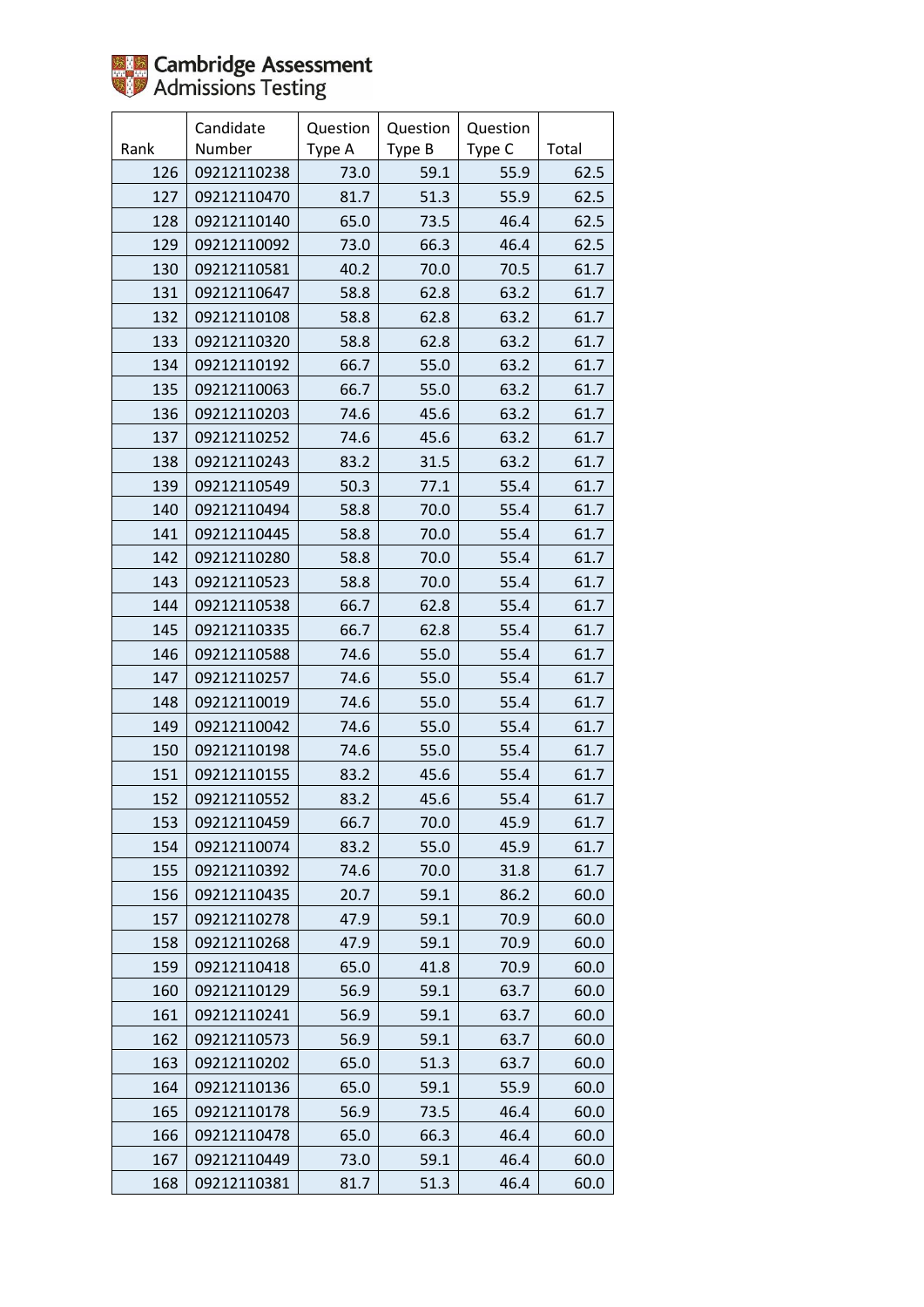|      | Candidate   | Question | Question | Question |       |
|------|-------------|----------|----------|----------|-------|
| Rank | Number      | Type A   | Type B   | Type C   | Total |
| 169  | 09212110450 | 81.7     | 51.3     | 46.4     | 60.0  |
| 170  | 09212110547 | 65.0     | 73.5     | 32.2     | 60.0  |
| 171  | 09212110388 | 73.0     | 66.3     | 32.2     | 60.0  |
| 172  | 09212110029 | 40.2     | 62.8     | 70.5     | 59.1  |
| 173  | 09212110259 | 66.7     | 45.6     | 63.2     | 59.1  |
| 174  | 09212110439 | 66.7     | 45.6     | 63.2     | 59.1  |
| 175  | 09212110314 | 66.7     | 45.6     | 63.2     | 59.1  |
| 176  | 09212110607 | 58.8     | 62.8     | 55.4     | 59.1  |
| 177  | 09212110569 | 66.7     | 55.0     | 55.4     | 59.1  |
| 178  | 09212110127 | 66.7     | 55.0     | 55.4     | 59.1  |
| 179  | 09212110185 | 74.6     | 45.6     | 55.4     | 59.1  |
| 180  | 09212110219 | 83.2     | 31.5     | 55.4     | 59.1  |
| 181  | 09212110529 | 40.2     | 84.9     | 45.9     | 59.1  |
| 182  | 09212110457 | 50.3     | 77.1     | 45.9     | 59.1  |
| 183  | 09212110464 | 66.7     | 62.8     | 45.9     | 59.1  |
| 184  | 09212110487 | 74.6     | 55.0     | 45.9     | 59.1  |
| 185  | 09212110579 | 40.2     | 94.4     | 31.8     | 59.1  |
| 186  | 09212110352 | 66.7     | 70.0     | 31.8     | 59.1  |
| 187  | 09212110566 | 20.7     | 59.1     | 78.2     | 57.3  |
| 188  | 09212110598 | 56.9     | 27.6     | 78.2     | 57.3  |
| 189  | 09212110443 | 20.7     | 66.3     | 70.9     | 57.3  |
| 190  | 09212110520 | 47.9     | 51.3     | 70.9     | 57.3  |
| 191  | 09212110028 | 47.9     | 59.1     | 63.7     | 57.3  |
| 192  | 09212110609 | 47.9     | 59.1     | 63.7     | 57.3  |
| 193  | 09212110104 | 47.9     | 59.1     | 63.7     | 57.3  |
| 194  | 09212110519 | 56.9     | 51.3     | 63.7     | 57.3  |
| 195  | 09212110471 | 47.9     | 66.3     | 55.9     | 57.3  |
| 196  | 09212110301 | 56.9     | 59.1     | 55.9     | 57.3  |
| 197  | 09212110377 | 56.9     | 59.1     | 55.9     | 57.3  |
| 198  | 09212110269 | 65.0     | 51.3     | 55.9     | 57.3  |
| 199  | 09212110645 | 56.9     | 66.3     | 46.4     | 57.3  |
| 200  | 09212110076 | 56.9     | 66.3     | 46.4     | 57.3  |
| 201  | 09212110215 | 65.0     | 59.1     | 46.4     | 57.3  |
| 202  | 09212110300 | 50.3     | 55.0     | 63.2     | 56.4  |
| 203  | 09212110347 | 58.8     | 45.6     | 63.2     | 56.4  |
| 204  | 09212110596 | 58.8     | 45.6     | 63.2     | 56.4  |
| 205  | 09212110099 | 50.3     | 62.8     | 55.4     | 56.4  |
| 206  | 09212110026 | 50.3     | 62.8     | 55.4     | 56.4  |
| 207  | 09212110360 | 50.3     | 62.8     | 55.4     | 56.4  |
| 208  | 09212110356 | 58.8     | 55.0     | 55.4     | 56.4  |
| 209  | 09212110240 | 58.8     | 55.0     | 55.4     | 56.4  |
| 210  | 09212110646 | 66.7     | 45.6     | 55.4     | 56.4  |
| 211  | 09212110382 | 74.6     | 31.5     | 55.4     | 56.4  |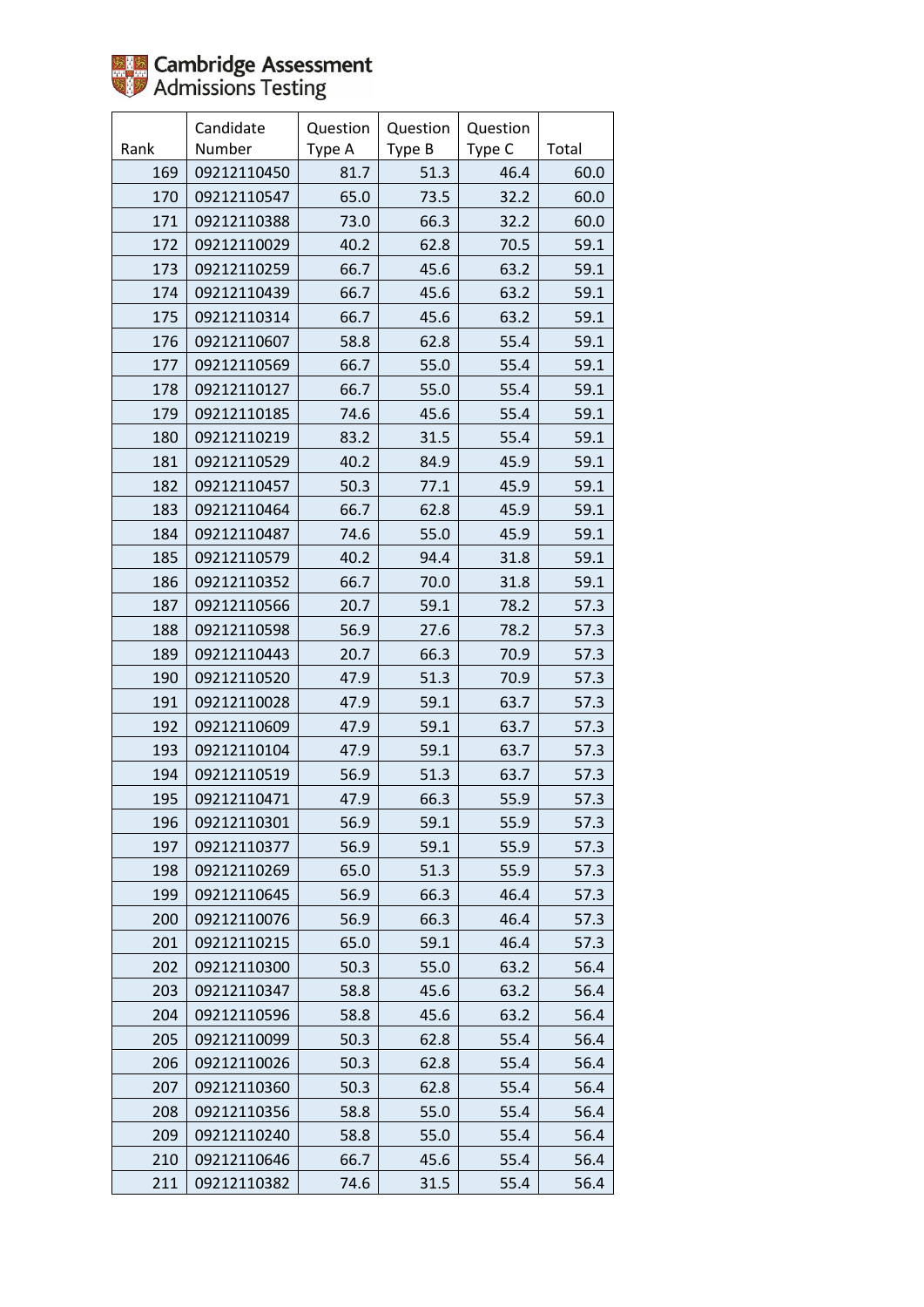

|      | Candidate   | Question | Question | Question |       |
|------|-------------|----------|----------|----------|-------|
| Rank | Number      | Type A   | Type B   | Type C   | Total |
| 212  | 09212110164 | 50.3     | 70.0     | 45.9     | 56.4  |
| 213  | 09212110541 | 58.8     | 62.8     | 45.9     | 56.4  |
| 214  | 09212110101 | 66.7     | 55.0     | 45.9     | 56.4  |
| 215  | 09212110187 | 74.6     | 45.6     | 45.9     | 56.4  |
| 216  | 09212110480 | 50.3     | 77.1     | 31.8     | 56.4  |
| 217  | 09212110217 | 58.8     | 70.0     | 31.8     | 56.4  |
| 218  | 09212110393 | 66.7     | 62.8     | 31.8     | 56.4  |
| 219  | 09212110230 | 66.7     | 62.8     | 31.8     | 56.4  |
| 220  | 09212110030 | 66.7     | 62.8     | 31.8     | 56.4  |
| 221  | 09212110199 | 66.7     | 62.8     | 31.8     | 56.4  |
| 222  | 09212110456 | 83.2     | 45.6     | 31.8     | 56.4  |
| 223  | 09212110103 | 47.9     | 51.3     | 63.7     | 54.6  |
| 224  | 09212110408 | 47.9     | 51.3     | 63.7     | 54.6  |
| 225  | 09212110537 | 36.9     | 66.3     | 55.9     | 54.6  |
| 226  | 09212110171 | 56.9     | 51.3     | 55.9     | 54.6  |
| 227  | 09212110007 | 56.9     | 51.3     | 55.9     | 54.6  |
| 228  | 09212110093 | 56.9     | 51.3     | 55.9     | 54.6  |
| 229  | 09212110486 | 56.9     | 51.3     | 55.9     | 54.6  |
| 230  | 09212110183 | 56.9     | 51.3     | 55.9     | 54.6  |
| 231  | 09212110077 | 47.9     | 66.3     | 46.4     | 54.6  |
| 232  | 09212110188 | 56.9     | 59.1     | 46.4     | 54.6  |
| 233  | 09212110370 | 65.0     | 51.3     | 46.4     | 54.6  |
| 234  | 09212110038 | 65.0     | 51.3     | 46.4     | 54.6  |
| 235  | 09212110524 | 73.0     | 41.8     | 46.4     | 54.6  |
| 236  | 09212110332 | 73.0     | 41.8     | 46.4     | 54.6  |
| 237  | 09212110107 | 73.0     | 41.8     | 46.4     | 54.6  |
| 238  | 09212110624 | 65.0     | 59.1     | 32.2     | 54.6  |
| 239  | 09212110400 | 65.0     | 59.1     | 32.2     | 54.6  |
| 240  | 09212110100 | 65.0     | 59.1     | 32.2     | 54.6  |
| 241  | 09212110304 | 25.2     | 45.6     | 77.8     | 53.6  |
| 242  | 09212110327 | 40.2     | 55.0     | 63.2     | 53.6  |
| 243  | 09212110355 | 40.2     | 55.0     | 63.2     | 53.6  |
| 244  | 09212110369 | 50.3     | 45.6     | 63.2     | 53.6  |
| 245  | 09212110637 | 50.3     | 45.6     | 63.2     | 53.6  |
| 246  | 09212110167 | 50.3     | 45.6     | 63.2     | 53.6  |
| 247  | 09212180422 | 50.3     | 45.6     | 63.2     | 53.6  |
| 248  | 09212110603 | 58.8     | 31.5     | 63.2     | 53.6  |
| 249  | 09212110591 | 25.2     | 70.0     | 55.4     | 53.6  |
| 250  | 09212110281 | 50.3     | 55.0     | 55.4     | 53.6  |
| 251  | 09212110073 | 50.3     | 55.0     | 55.4     | 53.6  |
| 252  | 09212110098 | 50.3     | 55.0     | 55.4     | 53.6  |
| 253  | 09212110308 | 50.3     | 55.0     | 55.4     | 53.6  |
| 254  | 09212110273 | 50.3     | 55.0     | 55.4     | 53.6  |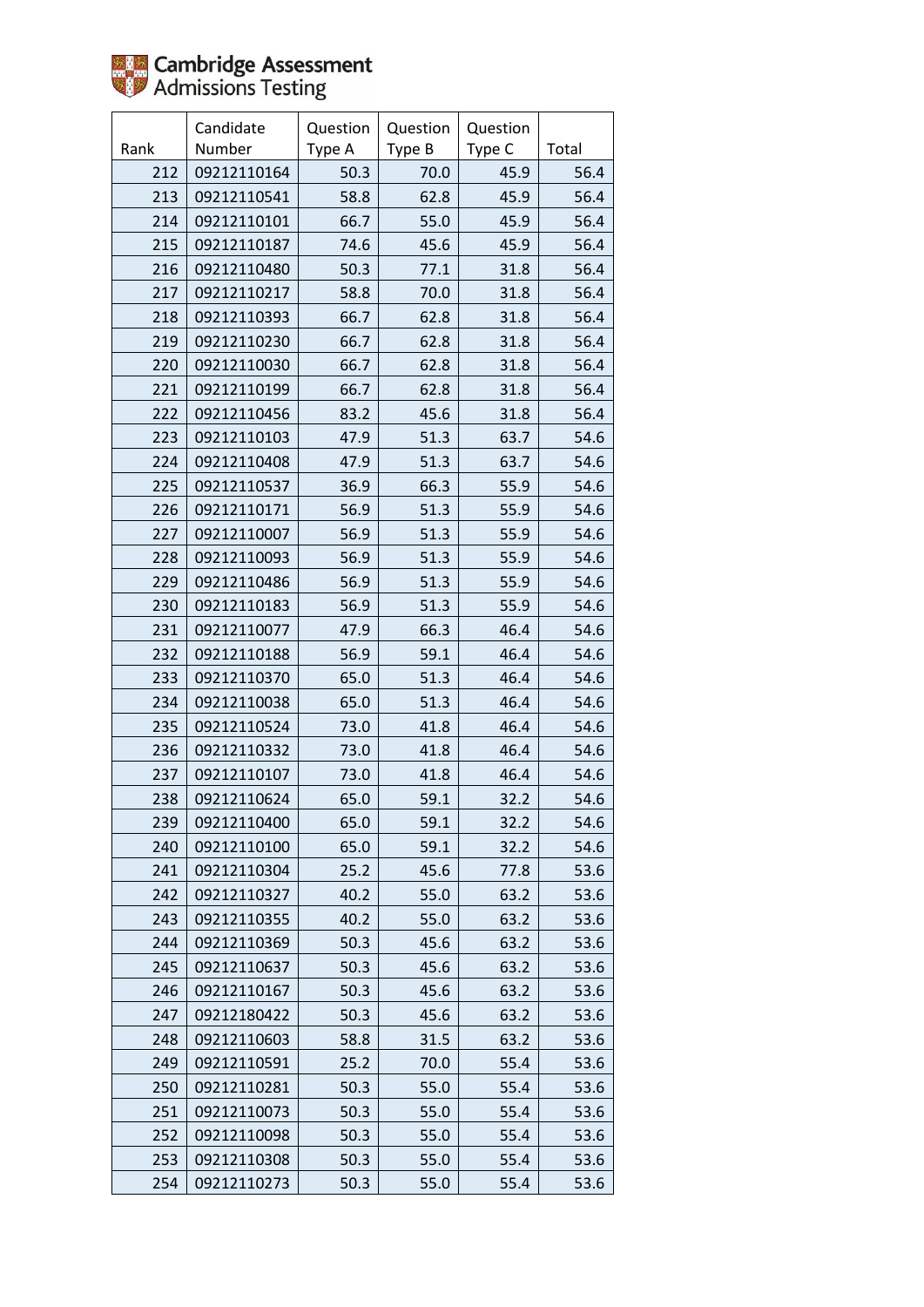

|      | Candidate   | Question | Question | Question |       |
|------|-------------|----------|----------|----------|-------|
| Rank | Number      | Type A   | Type B   | Type C   | Total |
| 255  | 09212110438 | 50.3     | 55.0     | 55.4     | 53.6  |
| 256  | 09212110064 | 58.8     | 45.6     | 55.4     | 53.6  |
| 257  | 09212110330 | 58.8     | 45.6     | 55.4     | 53.6  |
| 258  | 09212110526 | 25.2     | 77.1     | 45.9     | 53.6  |
| 259  | 09212110648 | 40.2     | 70.0     | 45.9     | 53.6  |
| 260  | 09212110153 | 50.3     | 62.8     | 45.9     | 53.6  |
| 261  | 09212110208 | 50.3     | 62.8     | 45.9     | 53.6  |
| 262  | 09212110465 | 50.3     | 62.8     | 45.9     | 53.6  |
| 263  | 09212110341 | 50.3     | 62.8     | 45.9     | 53.6  |
| 264  | 09212110419 | 58.8     | 55.0     | 45.9     | 53.6  |
| 265  | 09212110389 | 58.8     | 55.0     | 45.9     | 53.6  |
| 266  | 09212110365 | 66.7     | 45.6     | 45.9     | 53.6  |
| 267  | 09212110133 | 66.7     | 45.6     | 45.9     | 53.6  |
| 268  | 09212110444 | 66.7     | 45.6     | 45.9     | 53.6  |
| 269  | 09212110248 | 66.7     | 45.6     | 45.9     | 53.6  |
| 270  | 09212110091 | 74.6     | 31.5     | 45.9     | 53.6  |
| 271  | 09212110221 | 40.2     | 77.1     | 31.8     | 53.6  |
| 272  | 09212110557 | 58.8     | 62.8     | 31.8     | 53.6  |
| 273  | 09212110290 | 36.9     | 27.6     | 78.2     | 51.7  |
| 274  | 09212110291 | 20.7     | 59.1     | 63.7     | 51.7  |
| 275  | 09212110513 | 20.7     | 59.1     | 63.7     | 51.7  |
| 276  | 09212110110 | 20.7     | 59.1     | 63.7     | 51.7  |
| 277  | 09212110485 | 20.7     | 59.1     | 63.7     | 51.7  |
| 278  | 09212110336 | 36.9     | 51.3     | 63.7     | 51.7  |
| 279  | 09212110462 | 36.9     | 51.3     | 63.7     | 51.7  |
| 280  | 09212110242 | 47.9     | 41.8     | 63.7     | 51.7  |
| 281  | 09212110659 | 56.9     | 27.6     | 63.7     | 51.7  |
| 282  | 09212110560 | 56.9     | 27.6     | 63.7     | 51.7  |
| 283  | 09212110525 | 20.7     | 66.3     | 55.9     | 51.7  |
| 284  | 09212110237 | 36.9     | 59.1     | 55.9     | 51.7  |
| 285  | 09212110390 | 47.9     | 51.3     | 55.9     | 51.7  |
| 286  | 09212110150 | 47.9     | 51.3     | 55.9     | 51.7  |
| 287  | 09212110340 | 56.9     | 41.8     | 55.9     | 51.7  |
| 288  | 09212110082 | 56.9     | 41.8     | 55.9     | 51.7  |
| 289  | 09212110597 | 36.9     | 66.3     | 46.4     | 51.7  |
| 290  | 09212110631 | 36.9     | 66.3     | 46.4     | 51.7  |
| 291  | 09212110176 | 36.9     | 66.3     | 46.4     | 51.7  |
| 292  | 09212110036 | 56.9     | 51.3     | 46.4     | 51.7  |
| 293  | 09212110059 | 56.9     | 51.3     | 46.4     | 51.7  |
| 294  | 09212110004 | 65.0     | 41.8     | 46.4     | 51.7  |
| 295  | 09212110385 | 65.0     | 51.3     | 32.2     | 51.7  |
| 296  | 09212110236 | 73.0     | 41.8     | 32.2     | 51.7  |
| 297  | 09212110489 | 56.9     | 66.3     | 0.0      | 51.7  |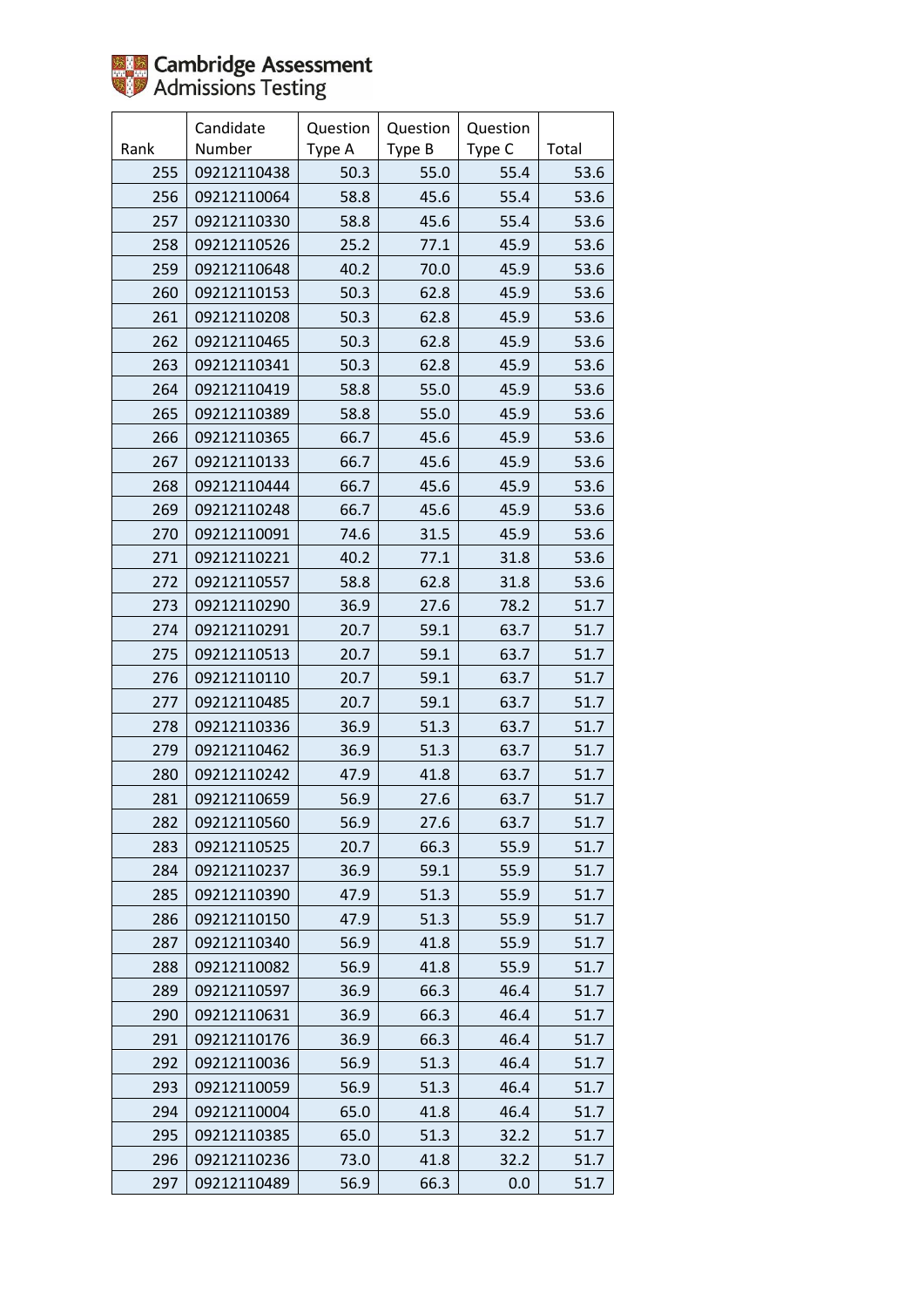

|      | Candidate   | Question | Question | Question |       |
|------|-------------|----------|----------|----------|-------|
| Rank | Number      | Type A   | Type B   | Type C   | Total |
| 298  | 09212110359 | 73.0     | 51.3     | 0.0      | 51.7  |
| 299  | 09212110165 | 73.0     | 51.3     | 0.0      | 51.7  |
| 300  | 09212110500 | 0.0      | 45.6     | 77.8     | 50.6  |
| 301  | 09212110319 | 0.0      | 62.8     | 63.2     | 50.6  |
| 302  | 09212110618 | 25.2     | 55.0     | 63.2     | 50.6  |
| 303  | 09212110454 | 25.2     | 55.0     | 63.2     | 50.6  |
| 304  | 09212110033 | 50.3     | 31.5     | 63.2     | 50.6  |
| 305  | 09212110629 | 25.2     | 62.8     | 55.4     | 50.6  |
| 306  | 09212110139 | 40.2     | 55.0     | 55.4     | 50.6  |
| 307  | 09212110015 | 40.2     | 55.0     | 55.4     | 50.6  |
| 308  | 09212110031 | 40.2     | 55.0     | 55.4     | 50.6  |
| 309  | 09212110394 | 50.3     | 45.6     | 55.4     | 50.6  |
| 310  | 09212110576 | 50.3     | 45.6     | 55.4     | 50.6  |
| 311  | 09212110657 | 50.3     | 45.6     | 55.4     | 50.6  |
| 312  | 09212110668 | 50.3     | 45.6     | 55.4     | 50.6  |
| 313  | 09212110159 | 58.8     | 31.5     | 55.4     | 50.6  |
| 314  | 09212110213 | 58.8     | 31.5     | 55.4     | 50.6  |
| 315  | 09212110201 | 25.2     | 70.0     | 45.9     | 50.6  |
| 316  | 09212110531 | 40.2     | 62.8     | 45.9     | 50.6  |
| 317  | 09212110277 | 50.3     | 55.0     | 45.9     | 50.6  |
| 318  | 09212110366 | 50.3     | 55.0     | 45.9     | 50.6  |
| 319  | 09212110540 | 50.3     | 55.0     | 45.9     | 50.6  |
| 320  | 09212110333 | 58.8     | 45.6     | 45.9     | 50.6  |
| 321  | 09212110405 | 58.8     | 45.6     | 45.9     | 50.6  |
| 322  | 09212110495 | 66.7     | 31.5     | 45.9     | 50.6  |
| 323  | 09212110615 | 66.7     | 31.5     | 45.9     | 50.6  |
| 324  | 09212110055 | 40.2     | 70.0     | 31.8     | 50.6  |
| 325  | 09212110338 | 50.3     | 62.8     | 31.8     | 50.6  |
| 326  | 09212110048 | 50.3     | 62.8     | 31.8     | 50.6  |
| 327  | 09212110578 | 50.3     | 62.8     | 31.8     | 50.6  |
| 328  | 09212110565 | 50.3     | 62.8     | 31.8     | 50.6  |
| 329  | 09212110658 | 58.8     | 55.0     | 31.8     | 50.6  |
| 330  | 09212110302 | 58.8     | 55.0     | 31.8     | 50.6  |
| 331  | 09212110555 | 58.8     | 55.0     | 31.8     | 50.6  |
| 332  | 09212110468 | 40.2     | 77.1     | 0.0      | 50.6  |
| 333  | 09212110220 | 50.3     | 70.0     | 0.0      | 50.6  |
| 334  | 09212110209 | 58.8     | 62.8     | 0.0      | 50.6  |
| 335  | 09212110271 | 66.7     | 55.0     | 0.0      | 50.6  |
| 336  | 09212110085 | 66.7     | 55.0     | 0.0      | 50.6  |
| 337  | 09212110239 | 20.7     | 51.3     | 63.7     | 48.7  |
| 338  | 09212110357 | 20.7     | 51.3     | 63.7     | 48.7  |
| 339  | 09212110527 | 20.7     | 51.3     | 63.7     | 48.7  |
| 340  | 09212110062 | 36.9     | 41.8     | 63.7     | 48.7  |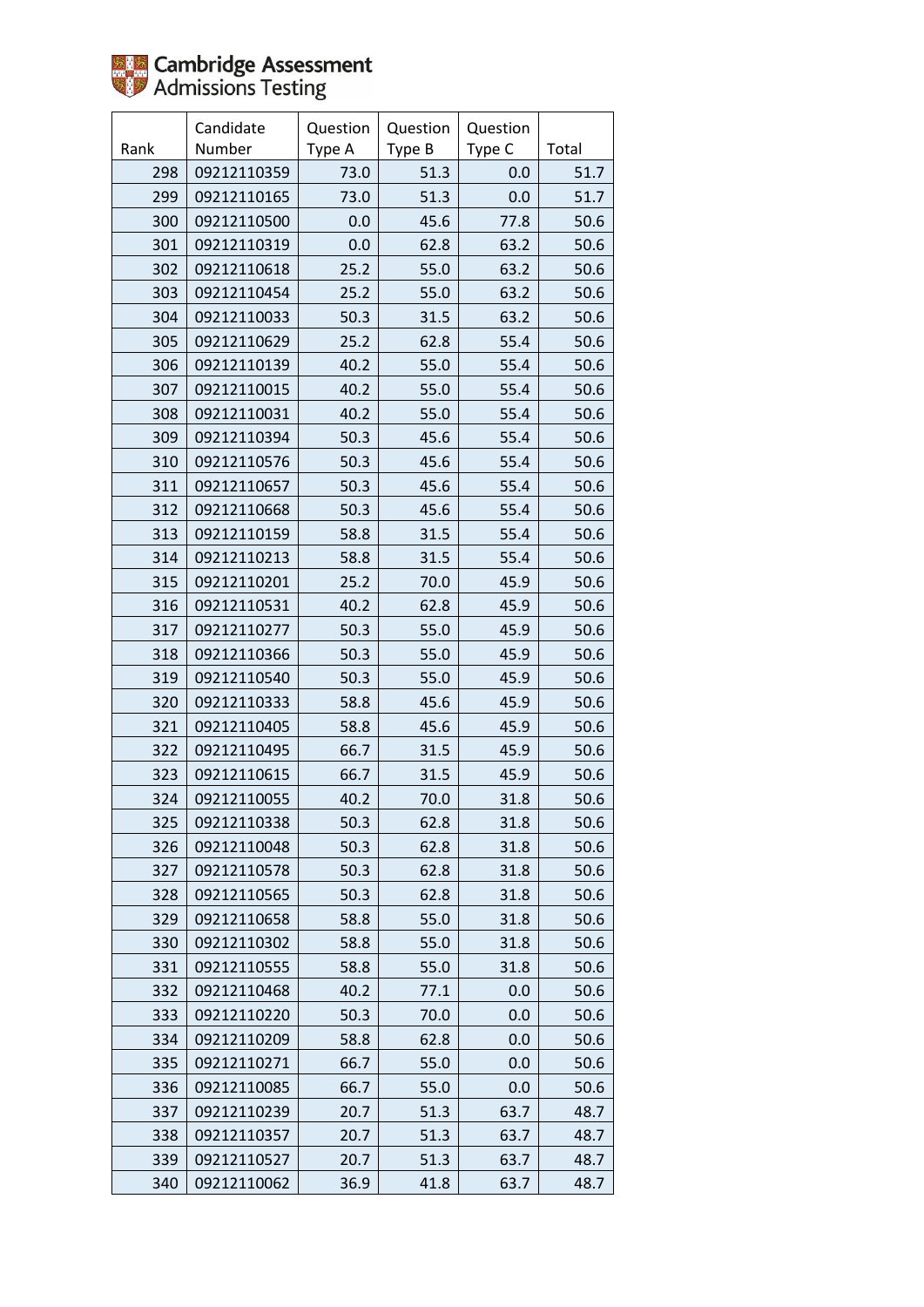

|      | Candidate   | Question | Question | Question |       |
|------|-------------|----------|----------|----------|-------|
| Rank | Number      | Type A   | Type B   | Type C   | Total |
| 341  | 09212110461 | 56.9     | 0.0      | 63.7     | 48.7  |
| 342  | 09212110044 | 36.9     | 51.3     | 55.9     | 48.7  |
| 343  | 09212110307 | 36.9     | 51.3     | 55.9     | 48.7  |
| 344  | 09212110120 | 36.9     | 51.3     | 55.9     | 48.7  |
| 345  | 09212110287 | 36.9     | 51.3     | 55.9     | 48.7  |
| 346  | 09212110401 | 47.9     | 41.8     | 55.9     | 48.7  |
| 347  | 09212110662 | 47.9     | 41.8     | 55.9     | 48.7  |
| 348  | 09212110415 | 56.9     | 27.6     | 55.9     | 48.7  |
| 349  | 09212110089 | 56.9     | 27.6     | 55.9     | 48.7  |
| 350  | 09212110050 | 0.0      | 73.5     | 46.4     | 48.7  |
| 351  | 09212110057 | 20.7     | 66.3     | 46.4     | 48.7  |
| 352  | 09212110295 | 47.9     | 51.3     | 46.4     | 48.7  |
| 353  | 09212110106 | 47.9     | 51.3     | 46.4     | 48.7  |
| 354  | 09212110075 | 47.9     | 51.3     | 46.4     | 48.7  |
| 355  | 09212110126 | 47.9     | 51.3     | 46.4     | 48.7  |
| 356  | 09212110666 | 47.9     | 51.3     | 46.4     | 48.7  |
| 357  | 09212110049 | 47.9     | 51.3     | 46.4     | 48.7  |
| 358  | 09212110556 | 56.9     | 41.8     | 46.4     | 48.7  |
| 359  | 09212110467 | 56.9     | 41.8     | 46.4     | 48.7  |
| 360  | 09212110611 | 65.0     | 27.6     | 46.4     | 48.7  |
| 361  | 09212110235 | 47.9     | 59.1     | 32.2     | 48.7  |
| 362  | 09212110584 | 65.0     | 41.8     | 32.2     | 48.7  |
| 363  | 09212110635 | 56.9     | 59.1     | 0.0      | 48.7  |
| 364  | 09212110251 | 65.0     | 51.3     | 0.0      | 48.7  |
| 365  | 09212110125 | 0.0      | 45.6     | 70.5     | 47.4  |
| 366  | 09212110013 | 25.2     | 45.6     | 63.2     | 47.4  |
| 367  | 09212110373 | 40.2     | 31.5     | 63.2     | 47.4  |
| 368  | 09212180460 | 40.2     | 31.5     | 63.2     | 47.4  |
| 369  | 09212110375 | 50.3     | 0.0      | 63.2     | 47.4  |
| 370  | 09212110337 | 25.2     | 55.0     | 55.4     | 47.4  |
| 371  | 09212110536 | 25.2     | 55.0     | 55.4     | 47.4  |
| 372  | 09212110250 | 25.2     | 55.0     | 55.4     | 47.4  |
| 373  | 09212110225 | 25.2     | 55.0     | 55.4     | 47.4  |
| 374  | 09212110455 | 25.2     | 55.0     | 55.4     | 47.4  |
| 375  | 09212110324 | 25.2     | 55.0     | 55.4     | 47.4  |
| 376  | 09212110094 | 40.2     | 45.6     | 55.4     | 47.4  |
| 377  | 09212110612 | 40.2     | 45.6     | 55.4     | 47.4  |
| 378  | 09212110558 | 40.2     | 45.6     | 55.4     | 47.4  |
| 379  | 09212110604 | 40.2     | 45.6     | 55.4     | 47.4  |
| 380  | 09212110518 | 40.2     | 45.6     | 55.4     | 47.4  |
| 381  | 09212110589 | 40.2     | 45.6     | 55.4     | 47.4  |
| 382  | 09212110528 | 50.3     | 31.5     | 55.4     | 47.4  |
| 383  | 09212110343 | 50.3     | 31.5     | 55.4     | 47.4  |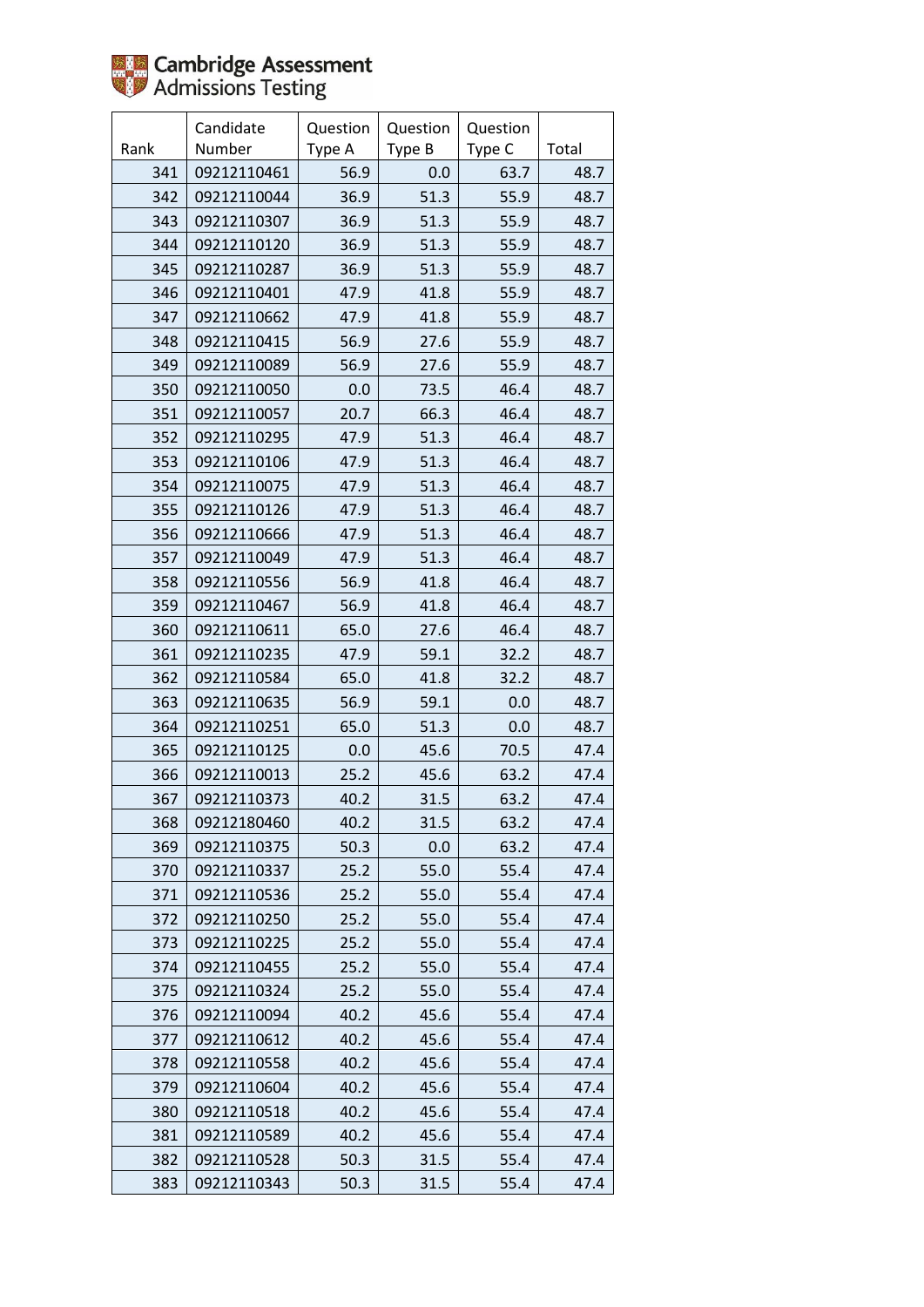

|      | Candidate   | Question | Question | Question |       |
|------|-------------|----------|----------|----------|-------|
| Rank | Number      | Type A   | Type B   | Type C   | Total |
| 384  | 09212180421 | 50.3     | 45.6     | 45.9     | 47.4  |
| 385  | 09212110249 | 50.3     | 45.6     | 45.9     | 47.4  |
| 386  | 09212110424 | 50.3     | 45.6     | 45.9     | 47.4  |
| 387  | 09212110534 | 50.3     | 45.6     | 45.9     | 47.4  |
| 388  | 09212110096 | 50.3     | 45.6     | 45.9     | 47.4  |
| 389  | 09212110636 | 50.3     | 45.6     | 45.9     | 47.4  |
| 390  | 09212110292 | 58.8     | 31.5     | 45.9     | 47.4  |
| 391  | 09212110473 | 58.8     | 31.5     | 45.9     | 47.4  |
| 392  | 09212110594 | 25.2     | 70.0     | 31.8     | 47.4  |
| 393  | 09212110497 | 50.3     | 55.0     | 31.8     | 47.4  |
| 394  | 09212110086 | 58.8     | 45.6     | 31.8     | 47.4  |
| 395  | 09212110226 | 58.8     | 55.0     | 0.0      | 47.4  |
| 396  | 09212110056 | 66.7     | 45.6     | 0.0      | 47.4  |
| 397  | 09212110654 | 20.7     | 27.6     | 70.9     | 45.4  |
| 398  | 09212110641 | 36.9     | 0.0      | 70.9     | 45.4  |
| 399  | 09212110361 | 20.7     | 41.8     | 63.7     | 45.4  |
| 400  | 09212110032 | 20.7     | 41.8     | 63.7     | 45.4  |
| 401  | 08212110458 | 20.7     | 41.8     | 63.7     | 45.4  |
| 402  | 09212110034 | 36.9     | 27.6     | 63.7     | 45.4  |
| 403  | 09212110567 | 36.9     | 27.6     | 63.7     | 45.4  |
| 404  | 09212110149 | 20.7     | 51.3     | 55.9     | 45.4  |
| 405  | 09212110409 | 36.9     | 41.8     | 55.9     | 45.4  |
| 406  | 09212110255 | 36.9     | 41.8     | 55.9     | 45.4  |
| 407  | 09212110003 | 36.9     | 41.8     | 55.9     | 45.4  |
| 408  | 09212110570 | 36.9     | 41.8     | 55.9     | 45.4  |
| 409  | 09212110617 | 56.9     | 0.0      | 55.9     | 45.4  |
| 410  | 09212110620 | 20.7     | 59.1     | 46.4     | 45.4  |
| 411  | 09212110545 | 36.9     | 51.3     | 46.4     | 45.4  |
| 412  | 09212110160 | 47.9     | 41.8     | 46.4     | 45.4  |
| 413  | 09212110484 | 47.9     | 41.8     | 46.4     | 45.4  |
| 414  | 09212110430 | 56.9     | 27.6     | 46.4     | 45.4  |
| 415  | 09212110325 | 65.0     | 0.0      | 46.4     | 45.4  |
| 416  | 09212110157 | 36.9     | 59.1     | 32.2     | 45.4  |
| 417  | 09212110583 | 36.9     | 59.1     | 32.2     | 45.4  |
| 418  | 09212110483 | 36.9     | 59.1     | 32.2     | 45.4  |
| 419  | 09212110088 | 47.9     | 51.3     | 32.2     | 45.4  |
| 420  | 09212110316 | 47.9     | 51.3     | 32.2     | 45.4  |
| 421  | 09212110274 | 56.9     | 41.8     | 32.2     | 45.4  |
| 422  | 09212110021 | 56.9     | 41.8     | 32.2     | 45.4  |
| 423  | 09212110516 | 56.9     | 41.8     | 32.2     | 45.4  |
| 424  | 09212110431 | 56.9     | 51.3     | 0.0      | 45.4  |
| 425  | 09212110228 | 65.0     | 41.8     | 0.0      | 45.4  |
| 426  | 09212110632 | 65.0     | 41.8     | 0.0      | 45.4  |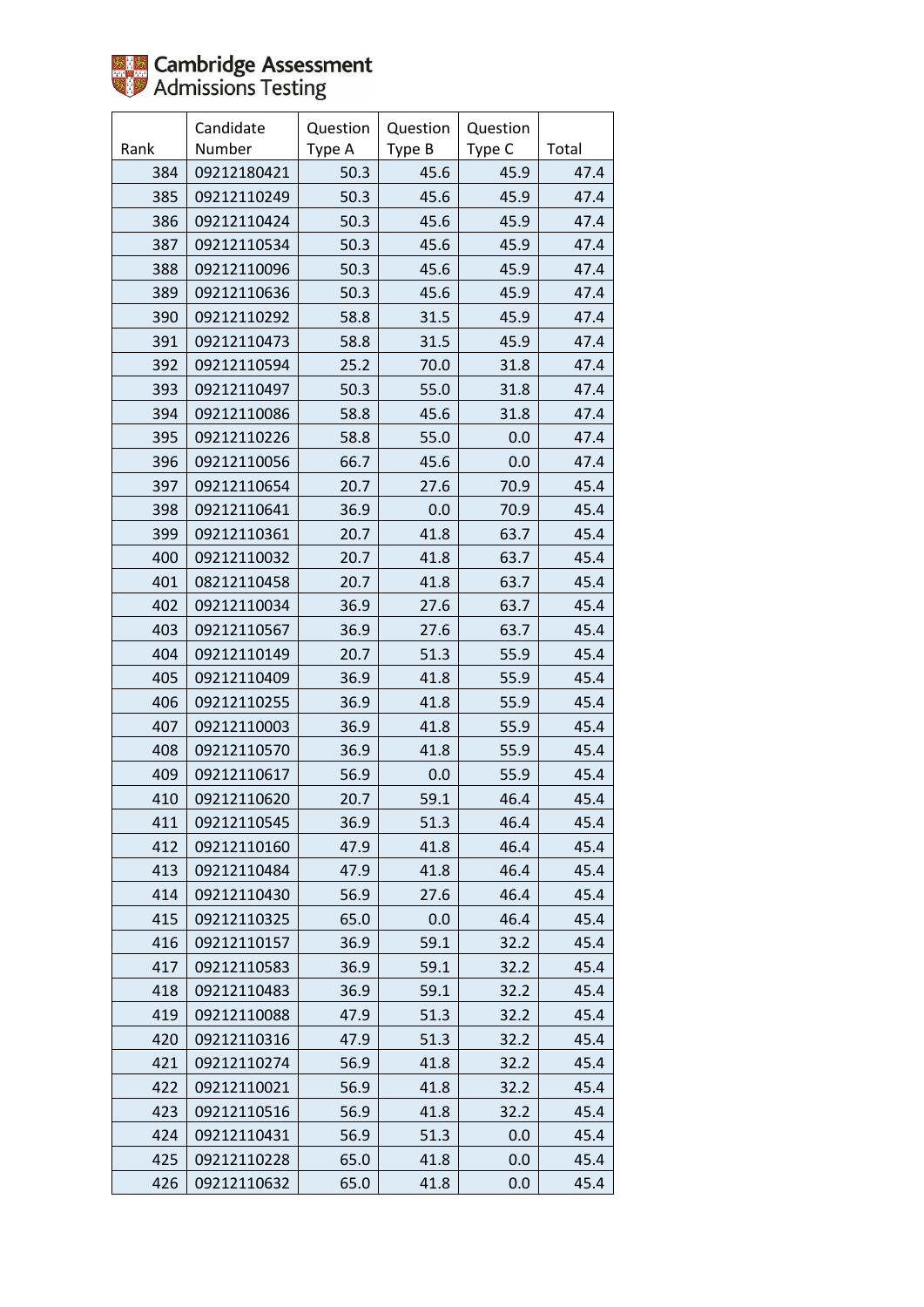

|      | Candidate   | Question | Question | Question |       |
|------|-------------|----------|----------|----------|-------|
| Rank | Number      | Type A   | Type B   | Type C   | Total |
| 427  | 09212110502 | 81.7     | 0.0      | 0.0      | 45.4  |
| 428  | 09212110436 | 25.2     | 45.6     | 55.4     | 43.9  |
| 429  | 09212110118 | 25.2     | 45.6     | 55.4     | 43.9  |
| 430  | 09212110351 | 40.2     | 31.5     | 55.4     | 43.9  |
| 431  | 09212110496 | 0.0      | 62.8     | 45.9     | 43.9  |
| 432  | 09212110638 | 0.0      | 62.8     | 45.9     | 43.9  |
| 433  | 09212110643 | 25.2     | 55.0     | 45.9     | 43.9  |
| 434  | 09212110544 | 25.2     | 55.0     | 45.9     | 43.9  |
| 435  | 09212110383 | 40.2     | 45.6     | 45.9     | 43.9  |
| 436  | 09212110097 | 40.2     | 45.6     | 45.9     | 43.9  |
| 437  | 09212110514 | 40.2     | 45.6     | 45.9     | 43.9  |
| 438  | 09212110175 | 40.2     | 45.6     | 45.9     | 43.9  |
| 439  | 09212110253 | 40.2     | 45.6     | 45.9     | 43.9  |
| 440  | 09212110378 | 50.3     | 31.5     | 45.9     | 43.9  |
| 441  | 09212110653 | 50.3     | 31.5     | 45.9     | 43.9  |
| 442  | 09212110350 | 58.8     | 0.0      | 45.9     | 43.9  |
| 443  | 09212110490 | 58.8     | 0.0      | 45.9     | 43.9  |
| 444  | 09212110212 | 25.2     | 62.8     | 31.8     | 43.9  |
| 445  | 09212110124 | 40.2     | 55.0     | 31.8     | 43.9  |
| 446  | 09212180154 | 40.2     | 55.0     | 31.8     | 43.9  |
| 447  | 09212110562 | 40.2     | 55.0     | 31.8     | 43.9  |
| 448  | 09212110123 | 40.2     | 55.0     | 31.8     | 43.9  |
| 449  | 09212110045 | 40.2     | 55.0     | 31.8     | 43.9  |
| 450  | 09212110348 | 50.3     | 45.6     | 31.8     | 43.9  |
| 451  | 09212110014 | 50.3     | 45.6     | 31.8     | 43.9  |
| 452  | 09212110493 | 58.8     | 31.5     | 31.8     | 43.9  |
| 453  | 09212110334 | 50.3     | 55.0     | 0.0      | 43.9  |
| 454  | 09212110179 | 50.3     | 55.0     | 0.0      | 43.9  |
| 455  | 09212110261 | 66.7     | 31.5     | 0.0      | 43.9  |
| 456  | 09212110354 | 20.7     | 27.6     | 63.7     | 41.7  |
| 457  | 09212110282 | 20.7     | 27.6     | 63.7     | 41.7  |
| 458  | 09212110061 | 20.7     | 41.8     | 55.9     | 41.7  |
| 459  | 09212110386 | 36.9     | 27.6     | 55.9     | 41.7  |
| 460  | 09212110009 | 20.7     | 51.3     | 46.4     | 41.7  |
| 461  | 09212110184 | 20.7     | 51.3     | 46.4     | 41.7  |
| 462  | 09212110652 | 20.7     | 51.3     | 46.4     | 41.7  |
| 463  | 09212110661 | 20.7     | 51.3     | 46.4     | 41.7  |
| 464  | 09212110475 | 20.7     | 51.3     | 46.4     | 41.7  |
| 465  | 09212110264 | 47.9     | 27.6     | 46.4     | 41.7  |
| 466  | 09212110508 | 47.9     | 27.6     | 46.4     | 41.7  |
| 467  | 09212110561 | 47.9     | 27.6     | 46.4     | 41.7  |
| 468  | 09212110440 | 47.9     | 27.6     | 46.4     | 41.7  |
| 469  | 09212110511 | 20.7     | 59.1     | 32.2     | 41.7  |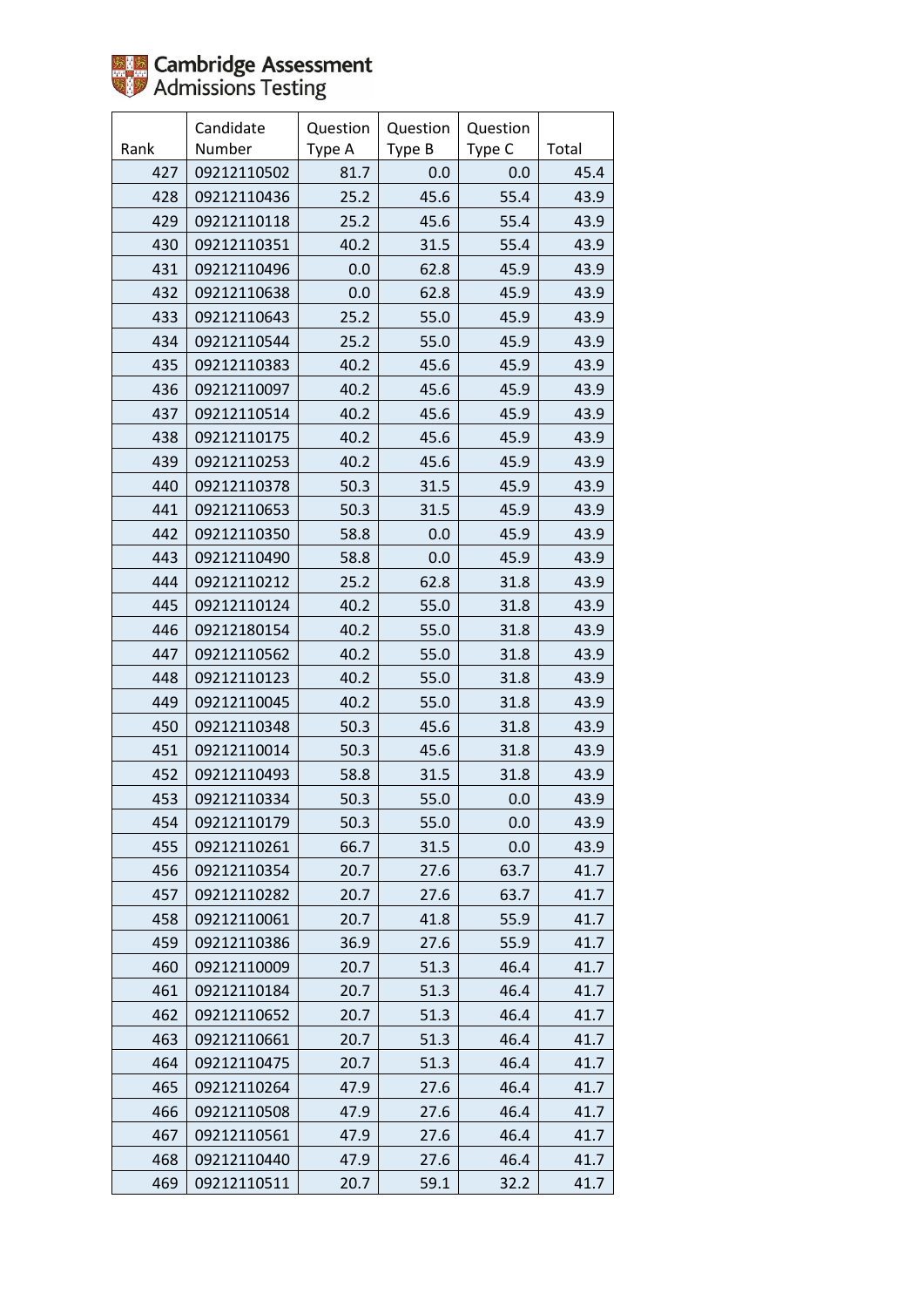

|      | Candidate   | Question | Question | Question |       |
|------|-------------|----------|----------|----------|-------|
| Rank | Number      | Type A   | Type B   | Type C   | Total |
| 470  | 09212110453 | 36.9     | 51.3     | 32.2     | 41.7  |
| 471  | 09212110223 | 36.9     | 51.3     | 32.2     | 41.7  |
| 472  | 09212110399 | 36.9     | 51.3     | 32.2     | 41.7  |
| 473  | 09212110263 | 36.9     | 51.3     | 32.2     | 41.7  |
| 474  | 09212110417 | 47.9     | 41.8     | 32.2     | 41.7  |
| 475  | 09212110321 | 20.7     | 66.3     | 0.0      | 41.7  |
| 476  | 09212110145 | 47.9     | 51.3     | 0.0      | 41.7  |
| 477  | 09212110011 | 25.2     | 31.5     | 55.4     | 39.8  |
| 478  | 09212110372 | 25.2     | 31.5     | 55.4     | 39.8  |
| 479  | 09212110503 | 25.2     | 31.5     | 55.4     | 39.8  |
| 480  | 09212110299 | 25.2     | 31.5     | 55.4     | 39.8  |
| 481  | 09212110398 | 40.2     | 0.0      | 55.4     | 39.8  |
| 482  | 09212110363 | 25.2     | 45.6     | 45.9     | 39.8  |
| 483  | 09212110131 | 25.2     | 45.6     | 45.9     | 39.8  |
| 484  | 09212110193 | 25.2     | 45.6     | 45.9     | 39.8  |
| 485  | 09212110116 | 25.2     | 45.6     | 45.9     | 39.8  |
| 486  | 09212110137 | 40.2     | 31.5     | 45.9     | 39.8  |
| 487  | 09212110452 | 40.2     | 31.5     | 45.9     | 39.8  |
| 488  | 09212110554 | 40.2     | 31.5     | 45.9     | 39.8  |
| 489  | 09212110427 | 40.2     | 31.5     | 45.9     | 39.8  |
| 490  | 09212110328 | 50.3     | 0.0      | 45.9     | 39.8  |
| 491  | 09212110482 | 40.2     | 45.6     | 31.8     | 39.8  |
| 492  | 09212110080 | 40.2     | 45.6     | 31.8     | 39.8  |
| 493  | 09212110491 | 40.2     | 45.6     | 31.8     | 39.8  |
| 494  | 09212110346 | 40.2     | 45.6     | 31.8     | 39.8  |
| 495  | 09212110586 | 40.2     | 45.6     | 31.8     | 39.8  |
| 496  | 09212110148 | 50.3     | 31.5     | 31.8     | 39.8  |
| 497  | 09212110024 | 50.3     | 31.5     | 31.8     | 39.8  |
| 498  | 09212110119 | 50.3     | 31.5     | 31.8     | 39.8  |
| 499  | 09212110182 | 50.3     | 31.5     | 31.8     | 39.8  |
| 500  | 09212110079 | 40.2     | 55.0     | 0.0      | 39.8  |
| 501  | 09212110512 | 40.2     | 55.0     | 0.0      | 39.8  |
| 502  | 09212110204 | 50.3     | 45.6     | 0.0      | 39.8  |
| 503  | 09212110499 | 50.3     | 45.6     | 0.0      | 39.8  |
| 504  | 09212110069 | 20.7     | 41.8     | 46.4     | 37.5  |
| 505  | 09212110078 | 20.7     | 41.8     | 46.4     | 37.5  |
| 506  | 09212110574 | 20.7     | 41.8     | 46.4     | 37.5  |
| 507  | 09212110660 | 20.7     | 41.8     | 46.4     | 37.5  |
| 508  | 09212110442 | 20.7     | 41.8     | 46.4     | 37.5  |
| 509  | 09212110084 | 36.9     | 27.6     | 46.4     | 37.5  |
| 510  | 09212110043 | 36.9     | 41.8     | 32.2     | 37.5  |
| 511  | 09212110122 | 36.9     | 41.8     | 32.2     | 37.5  |
| 512  | 09212110585 | 36.9     | 41.8     | 32.2     | 37.5  |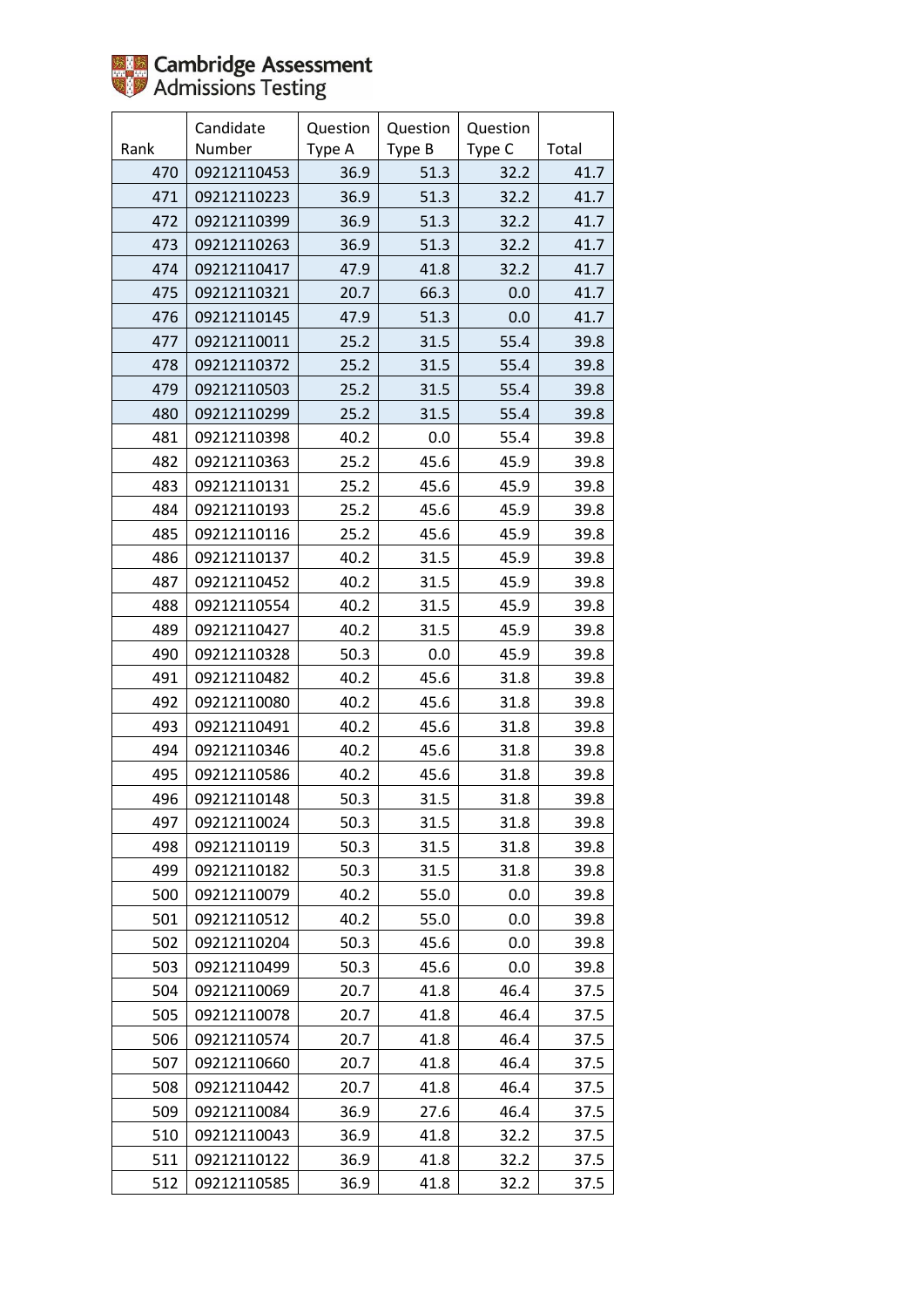|      | Candidate   | Question | Question | Question |       |
|------|-------------|----------|----------|----------|-------|
| Rank | Number      | Type A   | Type B   | Type C   | Total |
| 513  | 09212110371 | 36.9     | 41.8     | 32.2     | 37.5  |
| 514  | 09212110297 | 36.9     | 41.8     | 32.2     | 37.5  |
| 515  | 09212110575 | 36.9     | 41.8     | 32.2     | 37.5  |
| 516  | 09212110323 | 47.9     | 27.6     | 32.2     | 37.5  |
| 517  | 09212110318 | 47.9     | 27.6     | 32.2     | 37.5  |
| 518  | 09212110260 | 47.9     | 27.6     | 32.2     | 37.5  |
| 519  | 09212110163 | 47.9     | 27.6     | 32.2     | 37.5  |
| 520  | 09212110656 | 47.9     | 27.6     | 32.2     | 37.5  |
| 521  | 09212110384 | 56.9     | 0.0      | 32.2     | 37.5  |
| 522  | 09212110669 | 56.9     | 0.0      | 32.2     | 37.5  |
| 523  | 09212110425 | 36.9     | 51.3     | 0.0      | 37.5  |
| 524  | 09212110517 | 36.9     | 51.3     | 0.0      | 37.5  |
| 525  | 09212110532 | 36.9     | 51.3     | 0.0      | 37.5  |
| 526  | 09212110510 | 47.9     | 41.8     | 0.0      | 37.5  |
| 527  | 09212110476 | 47.9     | 41.8     | 0.0      | 37.5  |
| 528  | 09212110634 | 47.9     | 41.8     | 0.0      | 37.5  |
| 529  | 09212110289 | 0.0      | 0.0      | 63.2     | 35.1  |
| 530  | 09212110651 | 25.2     | 0.0      | 55.4     | 35.1  |
| 531  | 09212110296 | 25.2     | 31.5     | 45.9     | 35.1  |
| 532  | 09212110429 | 40.2     | 0.0      | 45.9     | 35.1  |
| 533  | 09212110083 | 40.2     | 0.0      | 45.9     | 35.1  |
| 534  | 09212110595 | 40.2     | 0.0      | 45.9     | 35.1  |
| 535  | 09212110246 | 25.2     | 45.6     | 31.8     | 35.1  |
| 536  | 09212110023 | 25.2     | 45.6     | 31.8     | 35.1  |
| 537  | 09212110065 | 25.2     | 45.6     | 31.8     | 35.1  |
| 538  | 09212110060 | 40.2     | 31.5     | 31.8     | 35.1  |
| 539  | 09212110600 | 40.2     | 31.5     | 31.8     | 35.1  |
| 540  | 09212110156 | 40.2     | 31.5     | 31.8     | 35.1  |
| 541  | 09212110616 | 40.2     | 31.5     | 31.8     | 35.1  |
| 542  | 09212110293 | 40.2     | 31.5     | 31.8     | 35.1  |
| 543  | 09212110113 | 25.2     | 55.0     | 0.0      | 35.1  |
| 544  | 09212110286 | 40.2     | 45.6     | 0.0      | 35.1  |
| 545  | 09212110020 | 40.2     | 45.6     | 0.0      | 35.1  |
| 546  | 09212110376 | 58.8     | 0.0      | 0.0      | 35.1  |
| 547  | 09212110114 | 0.0      | 41.8     | 46.4     | 32.7  |
| 548  | 09212110474 | 20.7     | 27.6     | 46.4     | 32.7  |
| 549  | 09212110568 | 20.7     | 27.6     | 46.4     | 32.7  |
| 550  | 09212110329 | 36.9     | 0.0      | 46.4     | 32.7  |
| 551  | 09212110416 | 0.0      | 51.3     | 32.2     | 32.7  |
| 552  | 09212110068 | 20.7     | 41.8     | 32.2     | 32.7  |
| 553  | 09212110587 | 20.7     | 41.8     | 32.2     | 32.7  |
| 554  | 09212110621 | 36.9     | 27.6     | 32.2     | 32.7  |
| 555  | 09212110279 | 36.9     | 27.6     | 32.2     | 32.7  |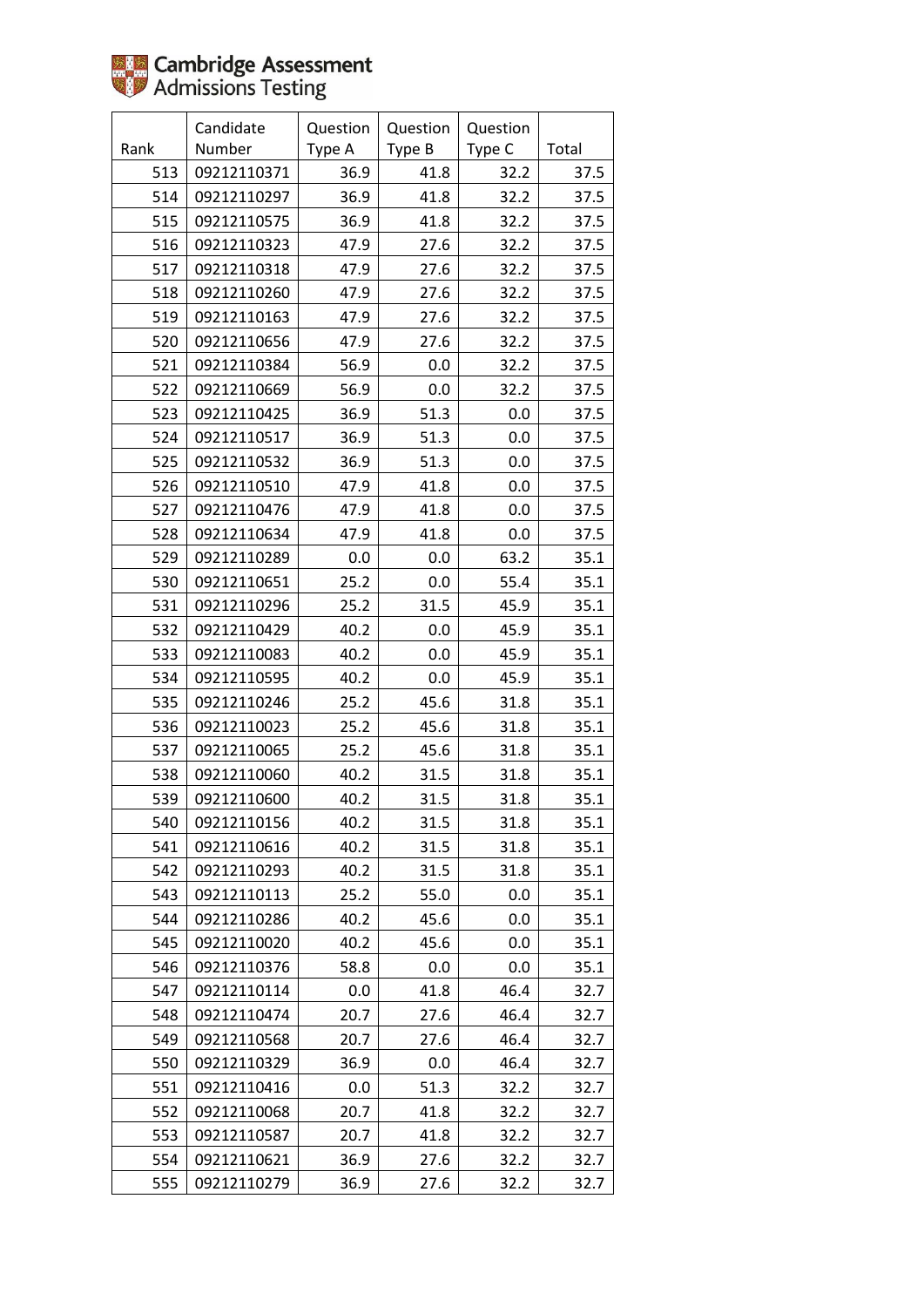|      | Candidate   | Question | Question | Question |       |
|------|-------------|----------|----------|----------|-------|
| Rank | Number      | Type A   | Type B   | Type C   | Total |
| 556  | 09212110650 | 36.9     | 27.6     | 32.2     | 32.7  |
| 557  | 09212110441 | 36.9     | 41.8     | 0.0      | 32.7  |
| 558  | 09212110379 | 47.9     | 27.6     | 0.0      | 32.7  |
| 559  | 09212110266 | 47.9     | 27.6     | 0.0      | 32.7  |
| 560  | 09212110626 | 0.0      | 45.6     | 31.8     | 29.4  |
| 561  | 09212110331 | 25.2     | 31.5     | 31.8     | 29.4  |
| 562  | 09212110216 | 25.2     | 31.5     | 31.8     | 29.4  |
| 563  | 09212180066 | 25.2     | 31.5     | 31.8     | 29.4  |
| 564  | 09212110477 | 25.2     | 31.5     | 31.8     | 29.4  |
| 565  | 09212110345 | 40.2     | 0.0      | 31.8     | 29.4  |
| 566  | 09212110380 | 25.2     | 45.6     | 0.0      | 29.4  |
| 567  | 09212110362 | 40.2     | 31.5     | 0.0      | 29.4  |
| 568  | 09212110294 | 0.0      | 0.0      | 55.9     | 26.6  |
| 569  | 09212110663 | 36.9     | 0.0      | 32.2     | 26.6  |
| 570  | 09212110134 | 0.0      | 0.0      | 45.9     | 21.6  |
| 571  | 09212110546 | 0.0      | 0.0      | 45.9     | 21.6  |
| 572  | 09212110210 | 25.2     | 0.0      | 31.8     | 21.6  |
| 573  | 09212110275 | 25.2     | 0.0      | 31.8     | 21.6  |
| 574  | 09212110642 | 25.2     | 31.5     | 0.0      | 21.6  |
| 575  | 09212110227 | 40.2     | 0.0      | 0.0      | 21.6  |
| 576  | 09212110506 | 0.0      | 27.6     | 32.2     | 18.5  |
| 577  | 09212110254 | 20.7     | 27.6     | 0.0      | 18.5  |
| 578  | 09212110448 | 20.7     | 27.6     | 0.0      | 18.5  |
| 579  | 09212110563 | 0.0      | 27.6     | 0.0      | 5.4   |
| 580  | 09212110247 | 0.0      | 0.0      | 0.0      | 0.0   |
| 581  | 09212110194 | 0.0      | 0.0      | 0.0      | 0.0   |
| 582  | 09212110102 | 0.0      | 0.0      | 0.0      | 0.0   |
| 583  | 09212110665 | 0.0      | 0.0      | 0.0      | 0.0   |
| 584  | 09212110112 | 0.0      | 0.0      | 0.0      | 0.0   |
| 585  | 09212110072 | 0.0      | 0.0      | 0.0      | 0.0   |
| 586  | 09212110206 | 0.0      | 0.0      | 0.0      | 0.0   |
| 587  | 09212110006 | $0.0\,$  | 0.0      | 0.0      | 0.0   |
| 588  | 09212110173 | 0.0      | 0.0      | 0.0      | 0.0   |
| 589  | 09212110186 | 0.0      | 0.0      | 0.0      | 0.0   |
| 590  | 09212110515 | 0.0      | 0.0      | 0.0      | 0.0   |
| 591  | 09212110168 | 0.0      | 0.0      | 0.0      | 0.0   |
| 592  | 09212110592 | 0.0      | 0.0      | 0.0      | 0.0   |
| 593  | 09212110649 | 0.0      | 0.0      | 0.0      | 0.0   |
| 594  | 09212110671 | 0.0      | 0.0      | 0.0      | 0.0   |
| 595  | 09212180420 | 0.0      | 0.0      | 0.0      | 0.0   |
| 596  | 09212110205 | 0.0      | 0.0      | 0.0      | 0.0   |
| 597  | 09212110590 | 0.0      | 0.0      | 0.0      | 0.0   |
| 598  | 09212110233 | 0.0      | 0.0      | 0.0      | 0.0   |